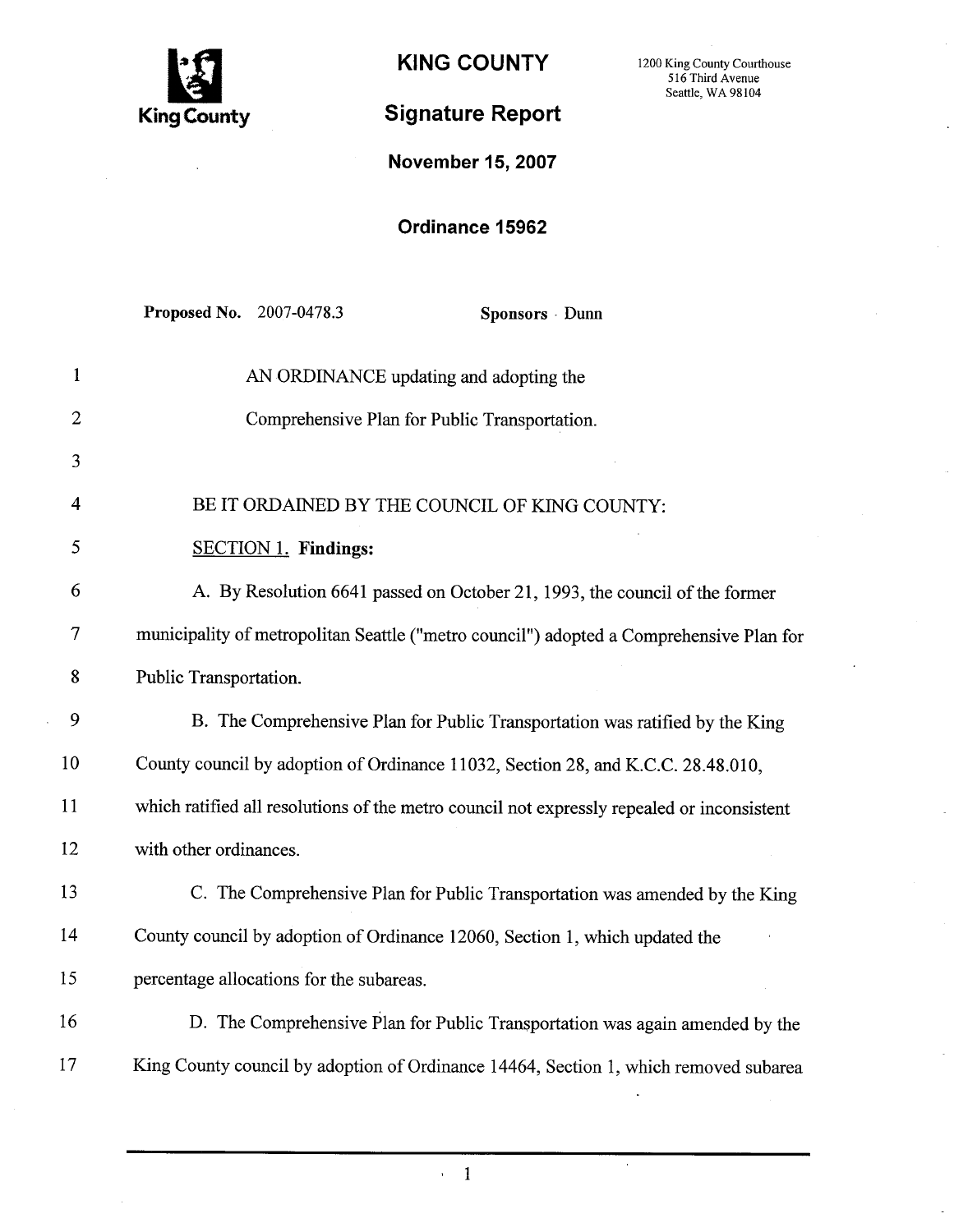Ordinance 15962

J.

 $\hat{\mathcal{L}}$ 

| 18 | percentage allocations, but required service distribution to be consistent with the Six Year |
|----|----------------------------------------------------------------------------------------------|
| 19 | Transit Development Plan.                                                                    |
| 20 | E. Attachment A to Motion 12506 of the regional transit committee directed that              |
| 21 | the Transit Comprehensive Plan be updated to establish a policy basis for Transit Now        |
| 22 | service and capital programs, urban connector services such as streetcars or shuttles, and   |
| 23 | the transit-oriented development program.                                                    |
| 24 | <b>SECTION 2.</b> The Comprehensive Plan for Public Transportation, adopted by               |
| 25 | Resolution 6641 of the metro council, ratified by operation of Ordinance 11032, Section      |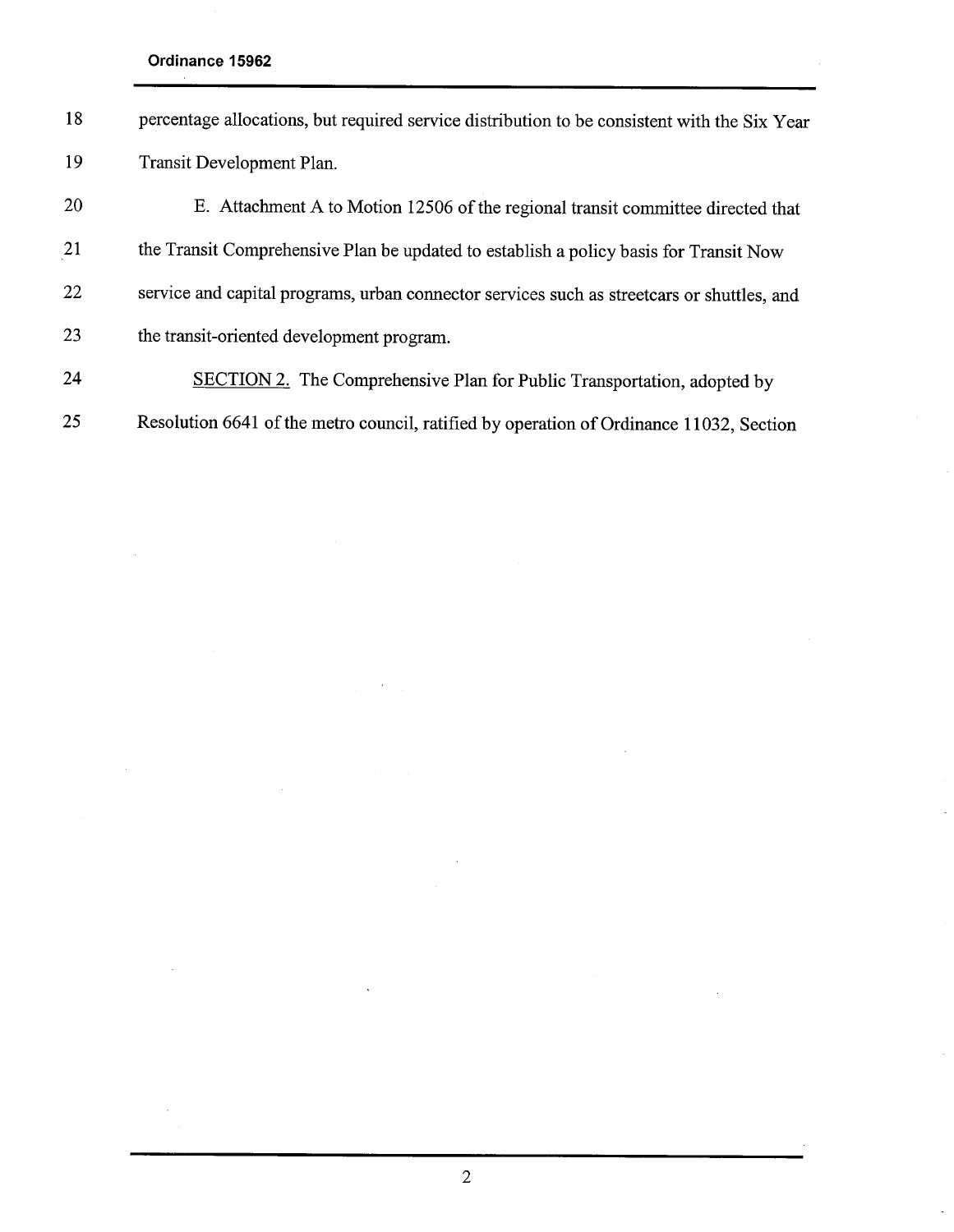- 26 28, and amended by Ordinance 12060, Section 1, and by Ordinance 14464, Section 1, is
- 27 hereby amended as shown in Attachment A to this ordinance.

28

Ordinance 15962 was introduced on 9/17/2007 and passed as amended by the Metropolitan King County Council on 11/13/2007, by the following vote:

> Yes: 8 - Mr. Gossett, Ms. Lambert, Mr. von Reichbauer, Mr. Dunn, Mr. Ferguson, Mr. Philips, Ms. Hague and Mr. Constantine No: 0 Excused: 1 - Ms. Patterson

> > KING COUNTY COUNCIL KING COUNTY, WASHINGTON

9A

rry Gossett, Chair

ATTEST:

ANESI.<br>COMORANO

APPROVED this  $2\ell$  day of  $\sqrt{\frac{1}{2}}\ell_0$  BEX 2007.

.<br>.<br>.<br>.<br>.<br>.<br>.<br>.<br>.<br>.<br>.<br>.<br><br>.<br><br>.<br><br><br>.<br><br><br><br>

 $\bigcirc$  $\epsilon$ e<br>Zil. d

=1)i¡; 0" .~" 0' ::

 $\Xi$ 

- 10N<br>2월<br>1대 전 र<br>पा n<br>C

 $\overline{\leq}$ rn ~

្តី ក្

en<br>O

Ron Sims, County Executive

**Attachments** A. Amendments to the Comprehensive Plan for Public Transportation, dated  $\frac{1}{2}$ <br>November 5, 2007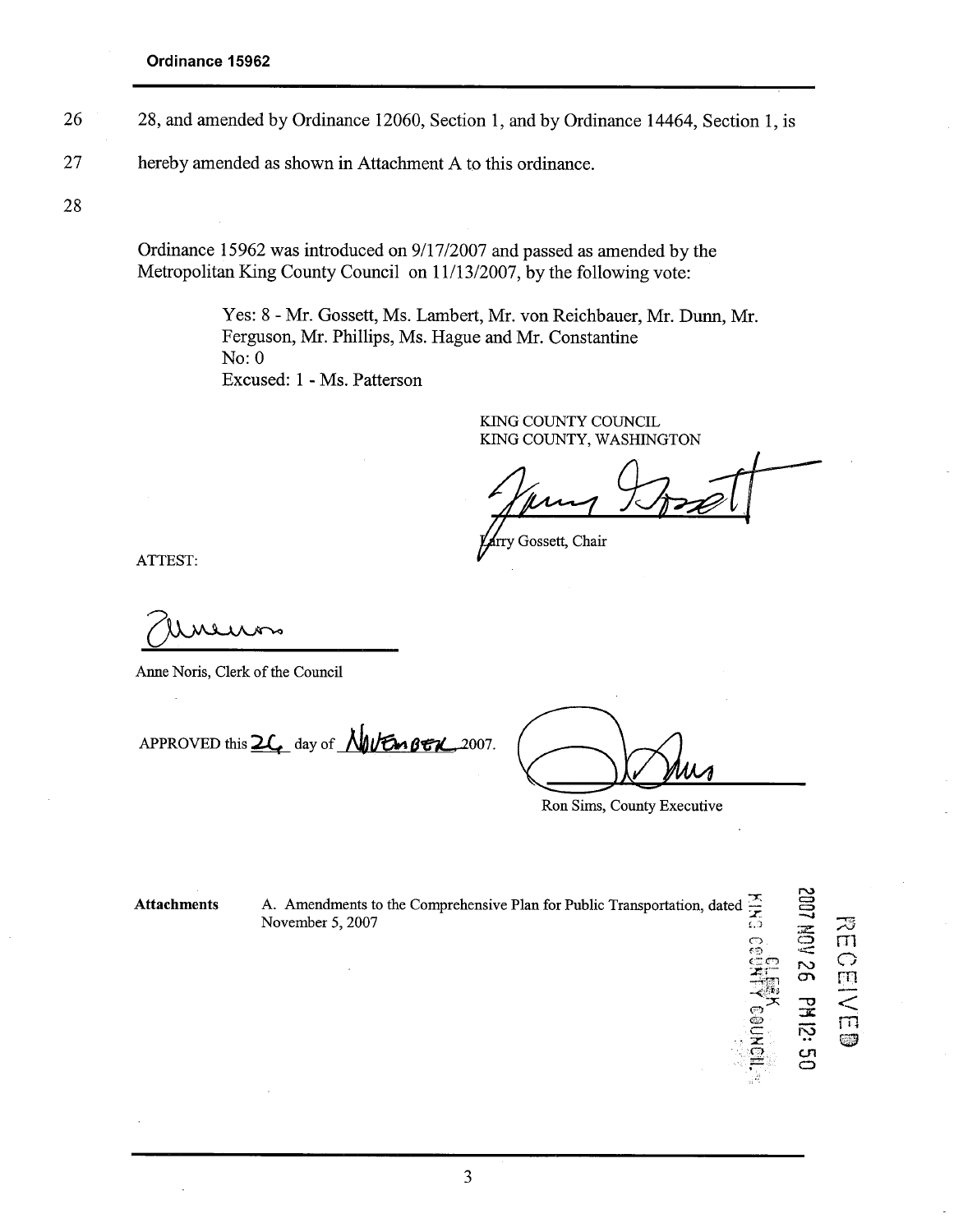

# Amendments to the Comprehensive Plan for Public Transportation

The Council of the Municipality of Metropolitan Seattle King County is required to prepare, adopt and carry out a general comprehensive plan for the public transportation that will best serve the residents of King County and to amend said plan from time to time to meet changed conditions and requirements. The following goals, objectives and policies constitute the Municipality's King County's Public Transportation Comprehensive Plan and will provide a framework for future Council decisions on public transportation services and facilities within the metropolitan area.

#### 1. GOALS

The following five six broad goals define the role of public transportation in shaping the region's future.

- 1.1 Ensure the availability to move around the region provide reliable, convenient and safe public transportation services throughout the region for King County.
- 1.2 Support growth management goals, including preserving communities and open space, supporting communities' ability to develop in ways that preserve and enhance their livability and limiting intrusion into rural areas.
- 1.3 Improve the region's economic vitality increase access to jobs, education and other community resources.
- 1.4 Preserve environmental quality conserve land and energy resources, and reduce air pollution.
- 1.5 Be a responsible regional partner  $-$  build partnerships with state and local jurisdictions, members of affected communities, employers, neighboring transit agencies and the regional transit authority to maximize the effectiveness and efficiency of transit services.
- 1.6 Work with other jurisdictions to ensure that land use and transportation planning and implementation are coordinated.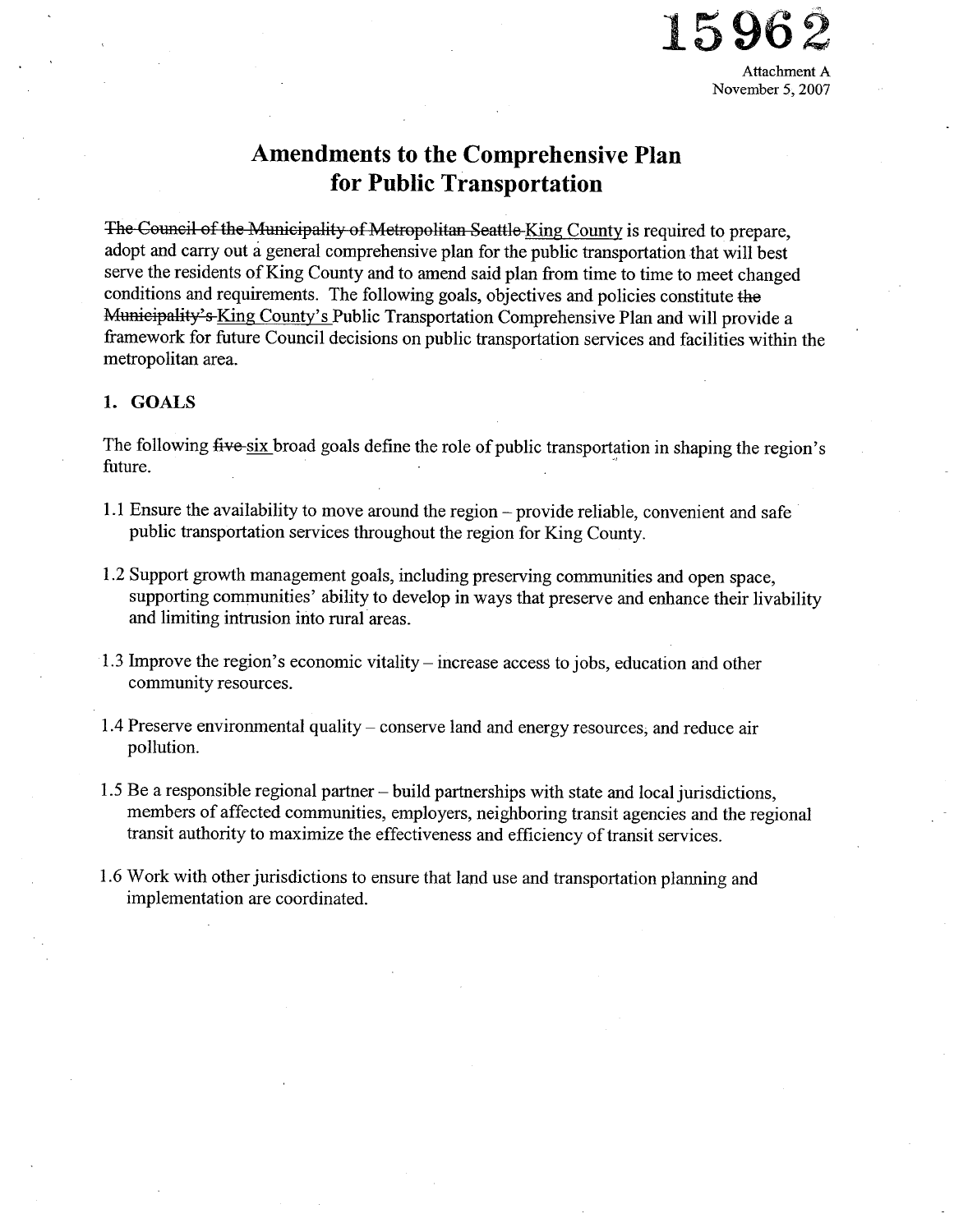### 2. OBJECTIVES

#### Market Share

Objective 2.1 Increase the portion of trips by people using transit and ridesharing within King County.

#### **Mobility**

Objective 2.2 Reduce average HOV travel time relative to SOV travel by increasing HOV speed and reliability.

Objective 2.3 Improve transit access to jobs and other activities.

Objective 2.4 Increase travel opportunities on public transportation by developing a range of integrated and complementary services and facilities, and making the system easier to use and understand.

## Cost and Efficiency

Objective 2.5 Provide the most efficient and effective services and facilities possible within available resources.

#### Social, Economic and Environmental Benefits

Objective 2.6 Provide improved ROV services that support local and regional comprehensive plans and policies consistent with the Growth Management Act.

Objective 2.7 Encourage creation and enhancement of pedestrian-frendly and ROV-supportive communities.

Objective 2.8 Increase transportation options that use less energy, consume less land resources and produce fewer air pollutants.

Objective 2.9 Reduce the average miles and hours travelled per day per person in singleoccupant vehicles.

Objective 2.10 Provide services and facilities that benefit all socio-economic groups.

#### Financial Feasibilty

Objective 2.11 Develop a system that is affordable to build, run and use with available funding.

Objective 2.12 Identify new funding sources through cooperation with public jurisdictions and the private sector.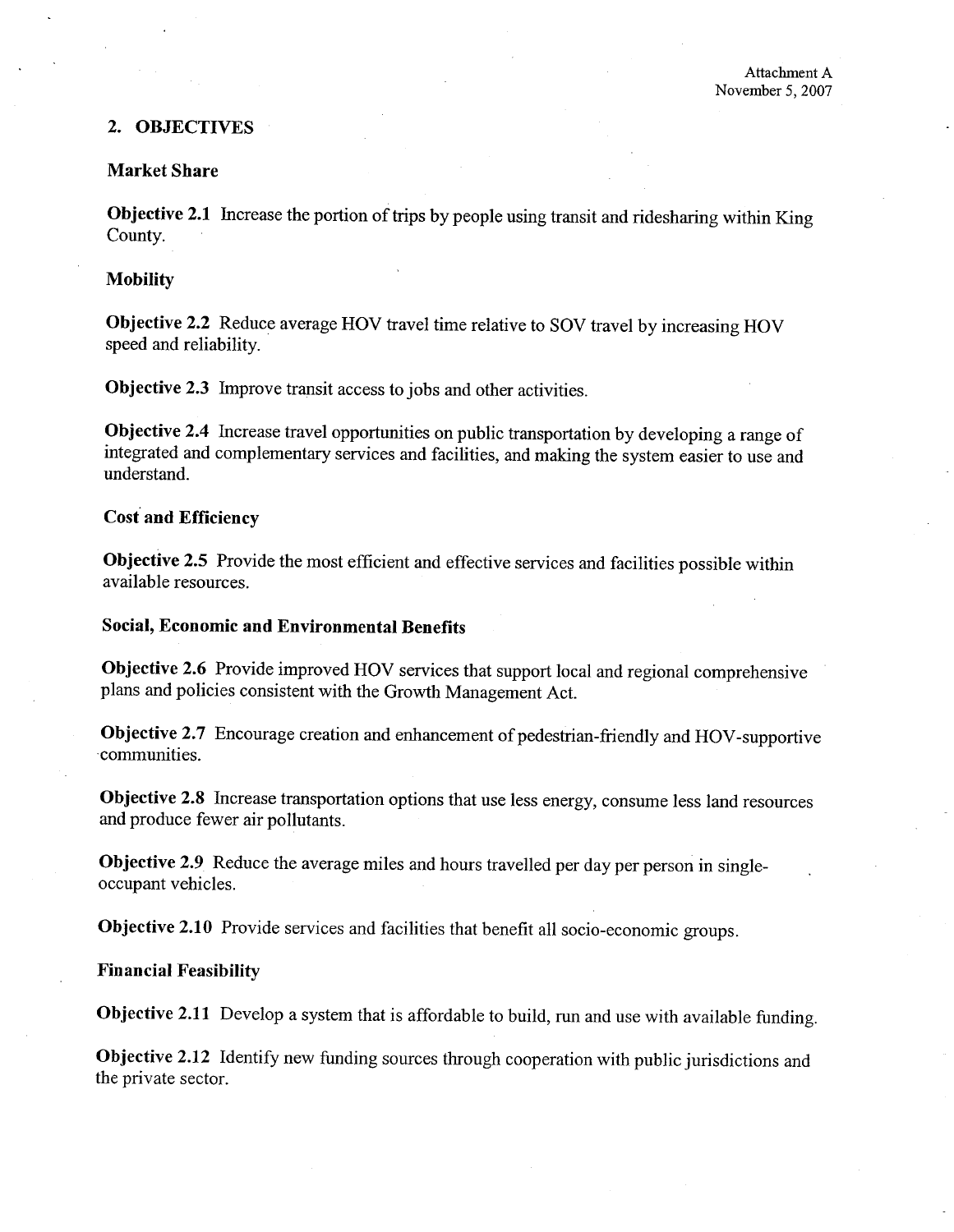#### 3. POLICIES

The following policies provide a framework for achieving King County Metro's long-range public transportation vision, and will be used to guide decisions on priorities and specific improvements.

#### Policy Coordination

Policy 3.1.1: Growth Management

Support local and regional growth management plans and policies. Within each subarea, focus new and existing services and facilities to support targeted land use concentrations identified in local comprehensive and regional plans and within the urbanized growth area of King County.

Work with local jurisdictions to meet the goals and requirements related to transit services and facilities that are contained in the Growth Management Act, the Countywide Planning Policies and the Multi-County Planning Policies.

Policy 3.1.2: Transportation Demand Management

Within subareas, give priority (such as a larger share of that subarea's service subsidy, earlier implementation of services improvements, capital improvements, or technical assistance) to areas or employers implementing effective demand management programs (such as ridematching, subscription buses, or incentive programs) or ROV-supportive land use actions (such as increased density or transit-oriented design policies). Collaborate with jursdictions and other affected parties to implement service and facilities in conjunction with these programs. Work with local jurisdictions to establish evaluation criteria for determining priorities.

Policy 3.1.3: Commute Trip Reduction

Work with employers to ensure that viable, non-SOY commute options exist for employees in order to achieve reductions in SOY use.

Policy 3.1.4: Regional Transit Project

Fulfill local transit agency responsibilities as defined in the Regional Transit System Plan.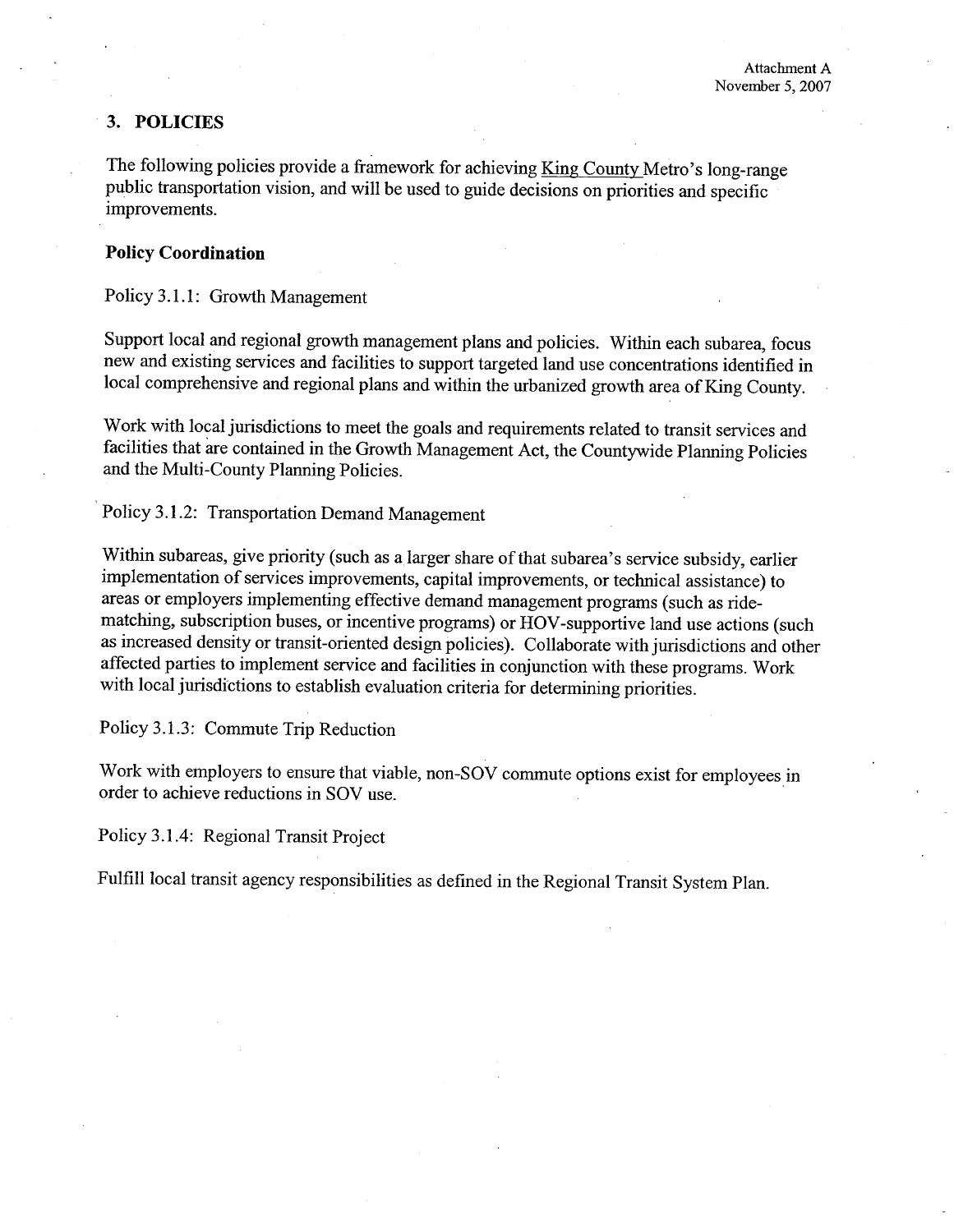## Policy 3.1.5: Transit Oriented Development

Use transit and public or private partner resources to pursue development opportunities at transit facilities and within a reasonable walking distance of such facilities. DOT shall pursue publicprivate development opportunities, calculate the cost to the public transportation fund, and estimate and report on:

- increased ridership:
- increased development within centers;
- reduced greenhouse gas emissions, and
- increased opportunities for walking, biking and transit use.

Individual TOD proiects shall be measured to identify the degree to which they provide the above program benefits and other project specific benefits related to transit operating or facilities enhancements, local iurisdictional goals and other transportation goals identified in this plan.

#### Service and Capital Development

Policy 3.2.1: Service Concept

Work collaboratively with governments and communities to implement a locally based, regionally linked network of public transportation services and facilities addressing regional, inter-community, and local service needs. Actively develop, implement and promote nonconventional public transportation options as part of that system.

Policy 3.2.2: Mobility

Provide mobility for persons who by choice, disability, or circumstance rely on public transportation as their primary means of travel.

Policy 3.2.3: Service Quality

Regularly review customer satisfaction with the public transportation systems. Design and operate services and facilities to meet both existing and future customer needs and improve satisfaction where needed.

Policy 3.2.4: System Integration and Access

Plan, design and implement a system of services and facilities that support integration of regional and local services, and that facilitate access to the system for pedestrians, bicycles, transit collection/distribution services, and persons with disabilities, thereby providing a viable alternative to auto usage.

Policy 3.2.5: Environmental Protection

Support preservation of environmental quality with services and capital investments resulting in fewer detrimental impacts on air and water quality, noise reduction and better regional mobility.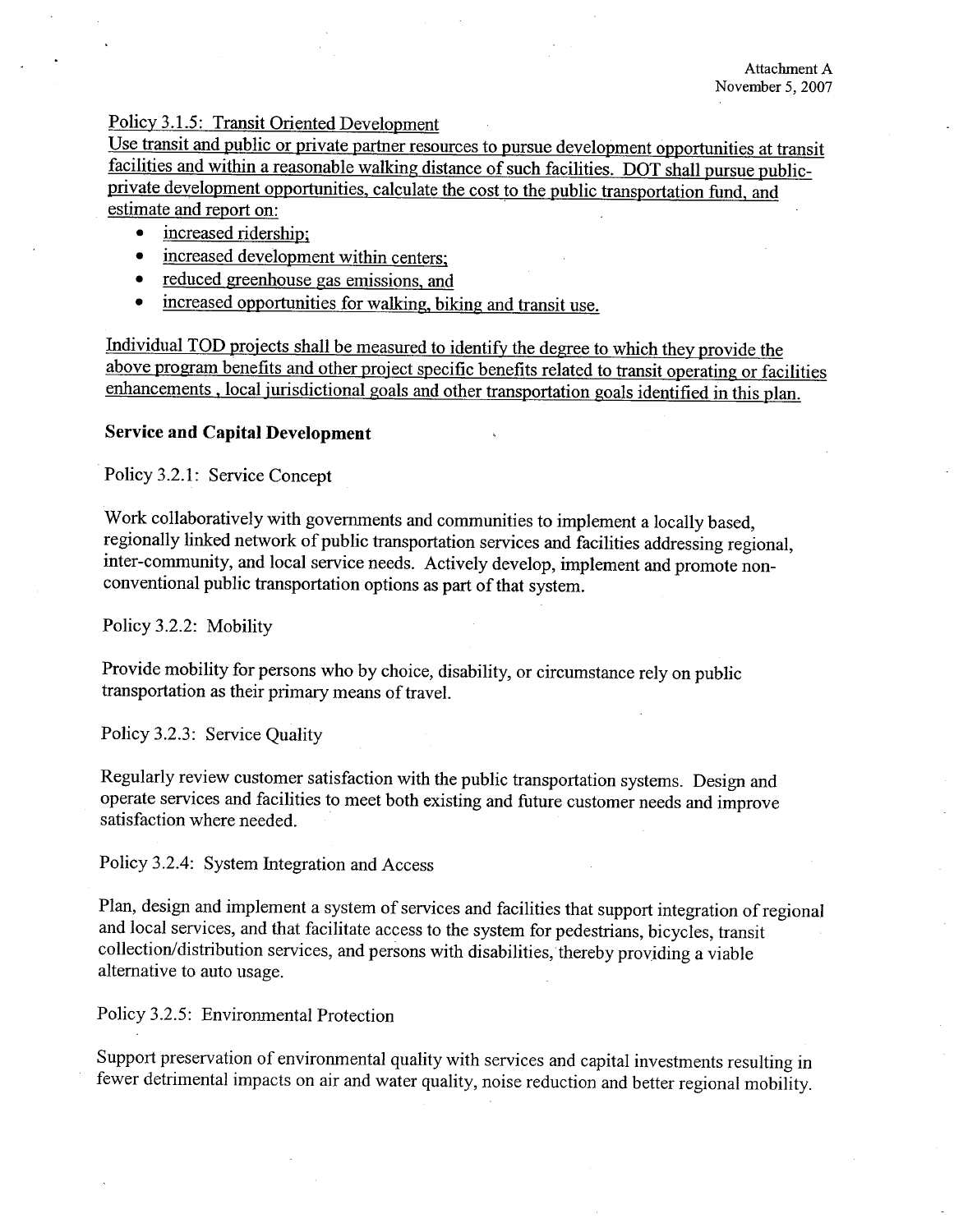### Policy 3.2.6: Services and Facility Development and Implementation Guidelines

Establish services and facility development guidelines to ensure the effectiveness and efficiency of the system, and address public transportation's role in growth management. These guidelines shall be used to allocate and implement service changes and capital improvements during the sixyear planning and annual service investment processes. These guidelines will include, but not be limited, to:

- descriptions of the conditions under which different types of services and facilities are appropriate;
- basic and enhanced transit level-of-service targets;
- facility access requirements, including non-motorized access;
- mode split goals; and
- performance measures.

These guidelines also will include evaluation criteria for allocating services and facilities including, but not limited to, consideration of:

- demand management programs and
- ROV supportive land use actions, such as parking supply reductions and transit-frendly design standards.

It is understood that the Regional Transit Committee of the Metropolitan King County Council will be responsible for reviewing the proposed guidelines and criteria.

#### Policy 3.2.7: Locally-Developed Transit Services

If local or regional agencies propose and finance development of public transportation services that are complementary to Metro's plans and services and that Metro may operate, such as local bus circulator, streetcar, or other locally developed service concept. Metro may be a full partner and must be consulted at the earliest possible stage of development to establish the project's feasibility; identify the system-level requirements, costs, issues, implications and impacts; and clarify potential roles and responsibilities in order to form a basis for interagency agreement. For King County funds to be contributed to support the King County Metro Transit operation of a locally-developed proiect on an ongoing basis, the proiect must be consistent with service allocation provisions adopted in the Six -Year Transit Development Plan or successor plans and subarea priorities.

#### Policy 3.2.8: Ballot measures

Proposed King County Metro public transportation improvements, including those specified in a proposed ballot measure for voter authorized funding, which would constitute adoption of or amendment to countywide plan or policy shall be subiect to review and recommendation by the Regional Transit Committee and legislative approval under the terms of King County Charter Section 270.30. When the funding source is approved by the voters, the associated improvements shall be incorporated into the Transit Strategic Plan.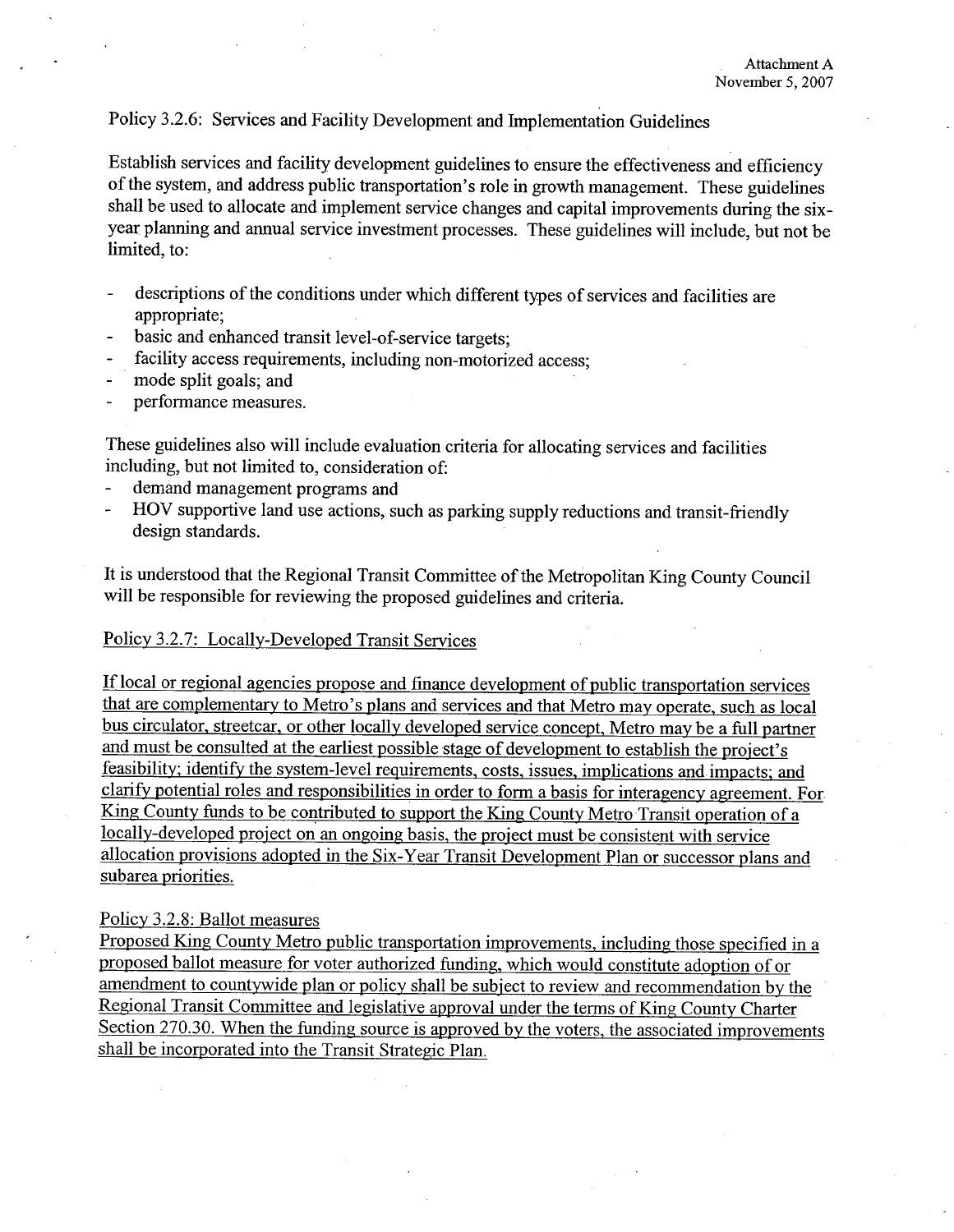## Local Jurisdiction and Community Involvement

Policy 3.3.1: Planing

Ensure a balance between local and regional service needs by involving members of the community, local jurisdictions, and the regional transit authority (where applicable) in the planning, review and implementation of services and facilities. Within each subarea, collaborate with members of the community, employers, and staff and elected officials of local jurisdictions to collectively develop services and capital development priorities to be included in transit planing efforts including, but not limited to, the six-year plans and anual service change and capital investment programs.

Policy 3.3.2: Role of the Public in Planning

Develop and implement an open public involvement program designed to obtain input from the public for transit service and facility planning. This process should focus on achieving successful and productive public paricipation in transit service and facility planning efforts.

Policy 3.3.3: Role of Local Jurisdictions in Planning

Establish a collaborative planing process with local jurisdictions to address local service and facility needs. Metro staff will work with local jurisdictions' staff and elected officials to ensure input into the guidelines for service and facility development, and into the plans for service and facilities within each jurisdiction. Local jurisdiction will have the'opportunity to propose local transit service and facility plans to Metro and to review and comment on the transit service and facility plans being considered by Metro. Adopted service plans should reflect the needs of local jurisdictions.

It is understood that the Regional Transit Committee of the Metropolitan King County Council will be responsible for reviewing the proposed guidelines and plans for local transit services and facilities, and will provide recommendations to the Metropolitan King County Council, to ensure consistency and coordination among local services and facility plans with countywide and regional plans.

Policy 3.3.4: Implementation

Work with local jurisdictions to expedite review and development of service and capital facility . improvements.